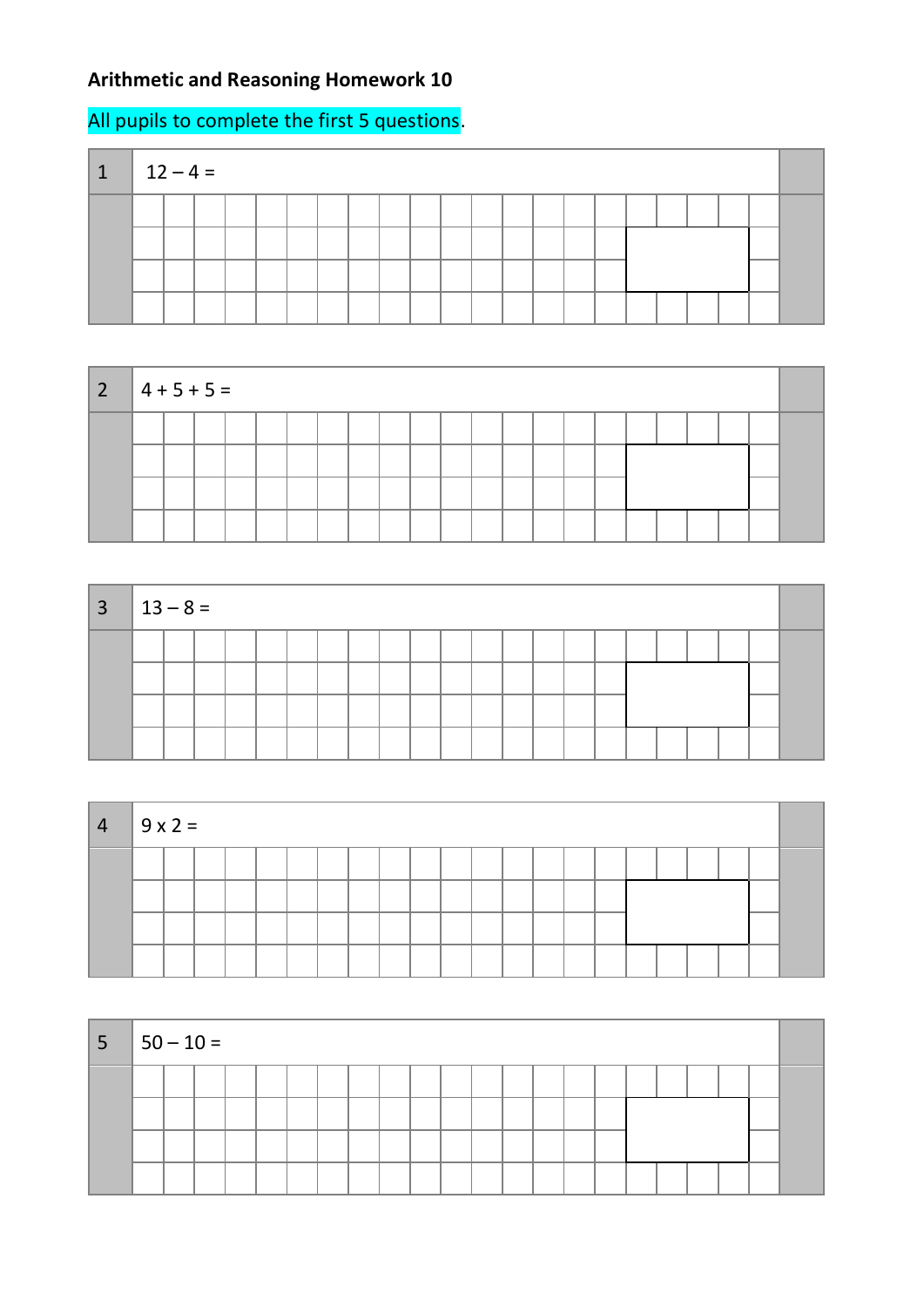| $6 \mid 7 + 15 =$ |  |  |  |  |  |  |  |  |  |  |      |  |
|-------------------|--|--|--|--|--|--|--|--|--|--|------|--|
|                   |  |  |  |  |  |  |  |  |  |  |      |  |
|                   |  |  |  |  |  |  |  |  |  |  |      |  |
|                   |  |  |  |  |  |  |  |  |  |  | ---- |  |
|                   |  |  |  |  |  |  |  |  |  |  |      |  |

|  |  | $+20 = 34$ |  |  |  |  |  |  |  |  |  |
|--|--|------------|--|--|--|--|--|--|--|--|--|
|  |  |            |  |  |  |  |  |  |  |  |  |
|  |  |            |  |  |  |  |  |  |  |  |  |
|  |  |            |  |  |  |  |  |  |  |  |  |
|  |  |            |  |  |  |  |  |  |  |  |  |

| 8 | $ 41 + 7 =$ |  |  |  |  |  |  |  |  |  |  |  |
|---|-------------|--|--|--|--|--|--|--|--|--|--|--|
|   |             |  |  |  |  |  |  |  |  |  |  |  |
|   |             |  |  |  |  |  |  |  |  |  |  |  |
|   |             |  |  |  |  |  |  |  |  |  |  |  |
|   |             |  |  |  |  |  |  |  |  |  |  |  |

| ∣9 | $ 90 + 60 =$ |  |  |  |  |  |  |  |  |  |  |  |
|----|--------------|--|--|--|--|--|--|--|--|--|--|--|
|    |              |  |  |  |  |  |  |  |  |  |  |  |

| 10 $\frac{1}{2}$ of 24 = |  |  |  |  |  |  |  |  |  |  |  |
|--------------------------|--|--|--|--|--|--|--|--|--|--|--|
|                          |  |  |  |  |  |  |  |  |  |  |  |
|                          |  |  |  |  |  |  |  |  |  |  |  |
|                          |  |  |  |  |  |  |  |  |  |  |  |
|                          |  |  |  |  |  |  |  |  |  |  |  |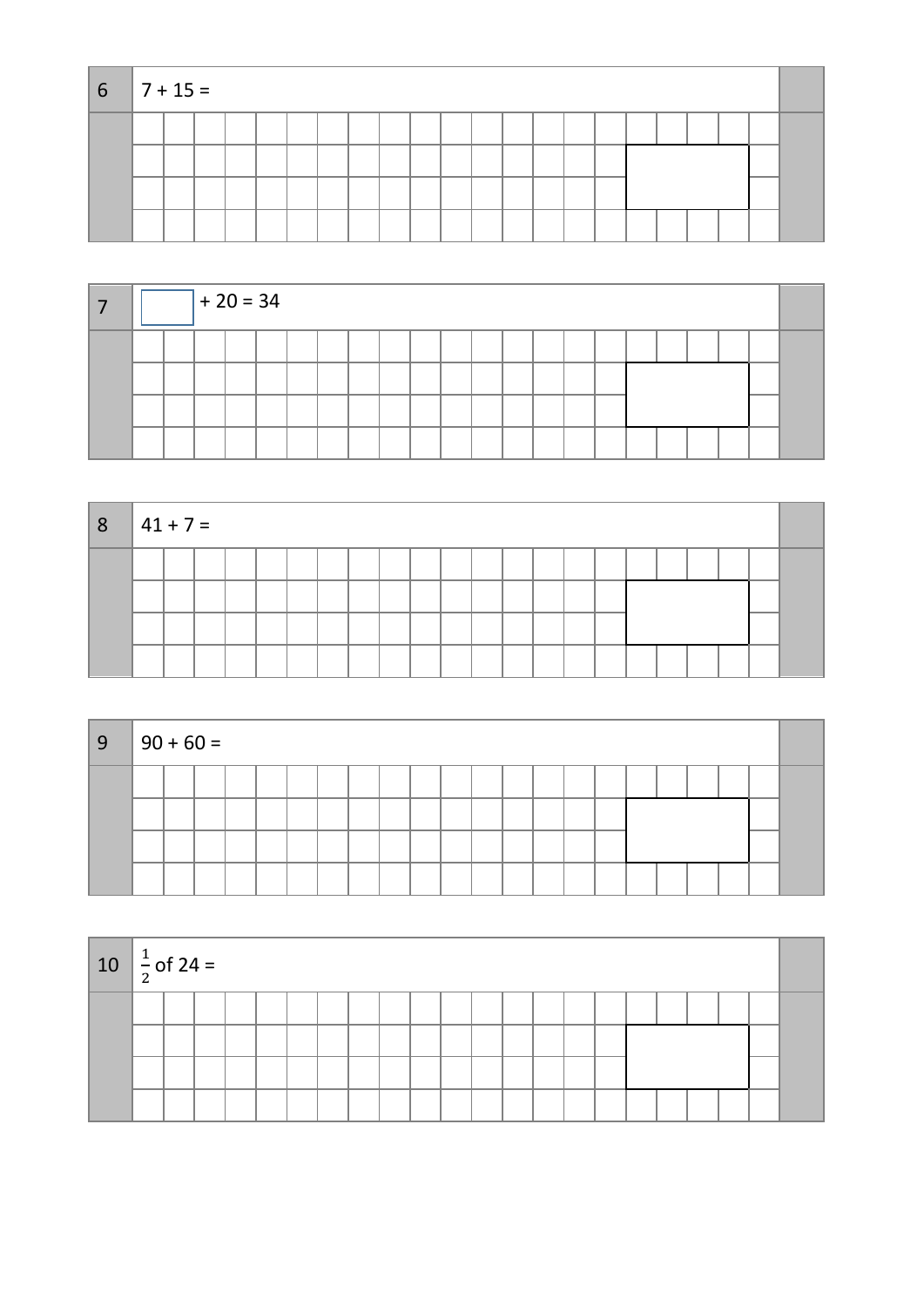| 11 |  |  |  | $+347=809$ |  |  |  |  |  |  |  |
|----|--|--|--|------------|--|--|--|--|--|--|--|
|    |  |  |  |            |  |  |  |  |  |  |  |

| 12 | One hundred and twenty eight more than three hundred and forty<br>seven is? |  |  |  |  |  |  |  |  |  |  |  |  |  |  |  |  |  |  |
|----|-----------------------------------------------------------------------------|--|--|--|--|--|--|--|--|--|--|--|--|--|--|--|--|--|--|
|    |                                                                             |  |  |  |  |  |  |  |  |  |  |  |  |  |  |  |  |  |  |
|    |                                                                             |  |  |  |  |  |  |  |  |  |  |  |  |  |  |  |  |  |  |

| $13 \left  \frac{2}{3} \right.$ of 60 = |  |  |  |  |  |  |  |  |  |  |  |
|-----------------------------------------|--|--|--|--|--|--|--|--|--|--|--|
|                                         |  |  |  |  |  |  |  |  |  |  |  |
|                                         |  |  |  |  |  |  |  |  |  |  |  |
|                                         |  |  |  |  |  |  |  |  |  |  |  |
|                                         |  |  |  |  |  |  |  |  |  |  |  |

| 14 | 183 is $ $ |  |  | more than 179 |  |  |  |  |  |  |  |  |  |  |  |  |  |  |
|----|------------|--|--|---------------|--|--|--|--|--|--|--|--|--|--|--|--|--|--|
|    |            |  |  |               |  |  |  |  |  |  |  |  |  |  |  |  |  |  |

| $15 53+$ |  |  |  | $= 33 + 40$ |  |  |  |  |  |  |  |
|----------|--|--|--|-------------|--|--|--|--|--|--|--|
|          |  |  |  |             |  |  |  |  |  |  |  |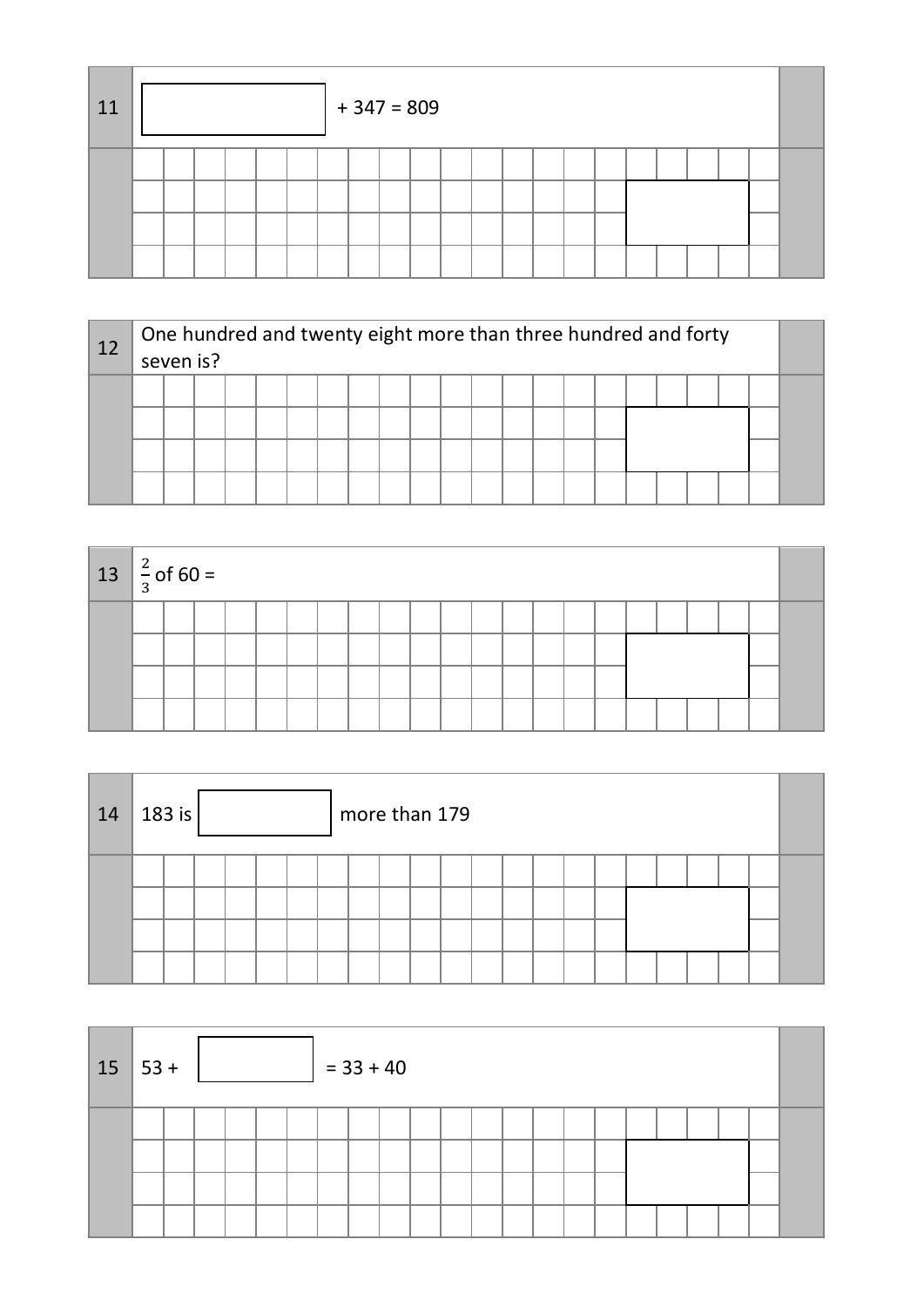|                 | 16 Write the missing values.                                                                                                                                                                                                                                                                                                                                                                                                                                                                     |
|-----------------|--------------------------------------------------------------------------------------------------------------------------------------------------------------------------------------------------------------------------------------------------------------------------------------------------------------------------------------------------------------------------------------------------------------------------------------------------------------------------------------------------|
|                 | 4 tens + 3 ones = $\frac{1}{1}$                                                                                                                                                                                                                                                                                                                                                                                                                                                                  |
|                 | $13$ ones + 3 tens = $\_\_$                                                                                                                                                                                                                                                                                                                                                                                                                                                                      |
| 17 <sup>2</sup> | Use the numbers to complete this sentence.                                                                                                                                                                                                                                                                                                                                                                                                                                                       |
|                 | 665 873 387 276 187                                                                                                                                                                                                                                                                                                                                                                                                                                                                              |
|                 |                                                                                                                                                                                                                                                                                                                                                                                                                                                                                                  |
|                 | $\leftarrow$ $\leftarrow$ $\leftarrow$ $\leftarrow$ $\leftarrow$ $\leftarrow$ $\leftarrow$ $\leftarrow$ $\leftarrow$ $\leftarrow$ $\leftarrow$ $\leftarrow$ $\leftarrow$ $\leftarrow$ $\leftarrow$ $\leftarrow$ $\leftarrow$ $\leftarrow$ $\leftarrow$ $\leftarrow$ $\leftarrow$ $\leftarrow$ $\leftarrow$ $\leftarrow$ $\leftarrow$ $\leftarrow$ $\leftarrow$ $\leftarrow$ $\leftarrow$ $\leftarrow$ $\leftarrow$ $\leftarrow$ $\leftarrow$ $\leftarrow$ $\leftarrow$ $\leftarrow$ $\leftarrow$ |
|                 |                                                                                                                                                                                                                                                                                                                                                                                                                                                                                                  |
| 18              | Put the same digit in each box to make the statements                                                                                                                                                                                                                                                                                                                                                                                                                                            |
|                 | correct.                                                                                                                                                                                                                                                                                                                                                                                                                                                                                         |
|                 | $34$ $  < 3$ $  4$                                                                                                                                                                                                                                                                                                                                                                                                                                                                               |
|                 |                                                                                                                                                                                                                                                                                                                                                                                                                                                                                                  |
|                 |                                                                                                                                                                                                                                                                                                                                                                                                                                                                                                  |
|                 | $6:  3> $  63                                                                                                                                                                                                                                                                                                                                                                                                                                                                                    |
|                 |                                                                                                                                                                                                                                                                                                                                                                                                                                                                                                  |
|                 | 19 David has 370 marbles.                                                                                                                                                                                                                                                                                                                                                                                                                                                                        |
|                 | Peter has 138 fewer than David.                                                                                                                                                                                                                                                                                                                                                                                                                                                                  |
|                 | Peter is is trying to collect 600 marbles.<br>How many more does Peter need?                                                                                                                                                                                                                                                                                                                                                                                                                     |
|                 |                                                                                                                                                                                                                                                                                                                                                                                                                                                                                                  |
| 20              | Coloured pencils come in packets of 4 and packets of 5.                                                                                                                                                                                                                                                                                                                                                                                                                                          |
|                 | Anna has 60 pencils altogether.                                                                                                                                                                                                                                                                                                                                                                                                                                                                  |
|                 | She has five packets of 4 pencils.                                                                                                                                                                                                                                                                                                                                                                                                                                                               |
|                 | How many packets of 5 pencils does she have as well?                                                                                                                                                                                                                                                                                                                                                                                                                                             |
|                 |                                                                                                                                                                                                                                                                                                                                                                                                                                                                                                  |
|                 |                                                                                                                                                                                                                                                                                                                                                                                                                                                                                                  |